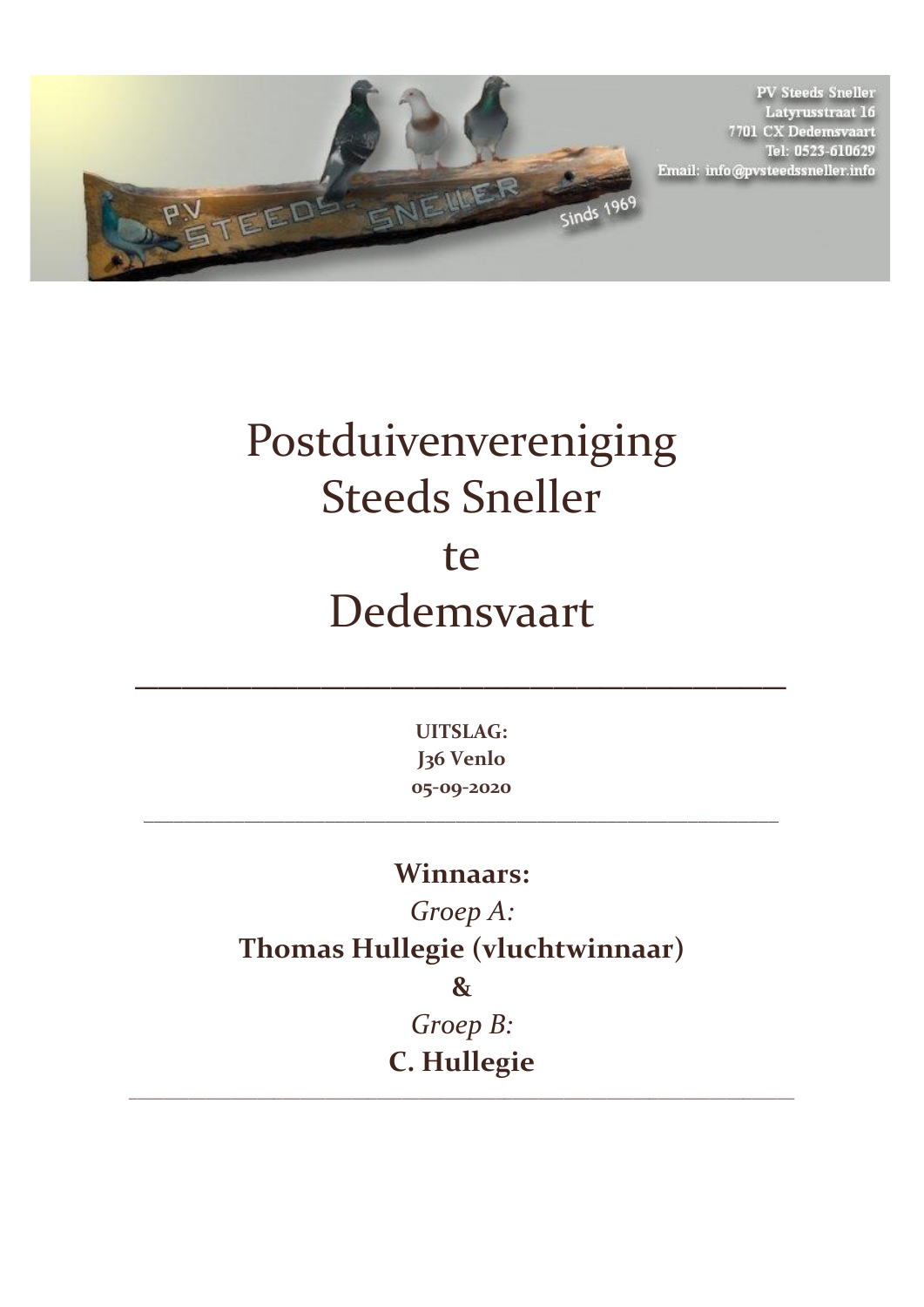| A01-PV STEEDS SNELLER, vluchtverloop: J36-VENLO, za 05-sep-2020 13:15 uur , duiven: 215, deelnemers: 13 |                 |                |            |                                                |  |                                    |       |                         |                |  |
|---------------------------------------------------------------------------------------------------------|-----------------|----------------|------------|------------------------------------------------|--|------------------------------------|-------|-------------------------|----------------|--|
| NO NAAM                                                                                                 | WOONPLAATS      |                | AD AFSTAND |                                                |  | JR-RINGNR GT D-ZUIV-TYD            | M/MIN | PUNTC Z NOZ             |                |  |
|                                                                                                         |                 |                |            |                                                |  |                                    |       | ----------------------- |                |  |
| 1 THOMAS HULLEGIE                                                                                       | DEDEMSVAART     |                |            | 38 136343  0-1187372  M 12 2-14:54:22 1372,124 |  |                                    |       | 1000,0 A                | 1              |  |
| 2 HERMAN HULLEGIE                                                                                       | DEDEMSVAART     | 22             | 136448     |                                                |  | 0-1141054 M 15 2-14:54:39 1369,270 |       | 987,3 A                 | 2              |  |
| 3 HERMAN HULLEGIE                                                                                       | DEDEMSVAART     | 22             | 2/12       |                                                |  | 0-1127267 M 11 2-14:57:19 1333,583 |       | 974,6 A                 | 3              |  |
| 4 THOMAS HULLEGIE                                                                                       | DEDEMSVAART     | 38             | 2/15       |                                                |  | 0-1069720 M 16 2-14:58:51 1312,888 |       | 962,0 A                 | 4              |  |
| 5 H. PAARDEHAAR JR.                                                                                     | SLAGHAREN       | 10             | 140237     |                                                |  | 0-1069831 M 5 2-15:01:58 1311,038  |       | 949,3 A                 | 5              |  |
| 6 H. PAARDEHAAR JR.                                                                                     | SLAGHAREN       | 10             | 2/5        |                                                |  | 0-1069832 M 2 2-15:02:03 1310,017  |       | 936,6 A                 | 6              |  |
| 7 HERMAN HULLEGIE                                                                                       | DEDEMSVAART     | 22             | 3/12       |                                                |  | 0-1069601 M 22 2-14:59:17 1308,433 |       | 923,9 A                 | 7              |  |
| 8 BENNIE GRAS                                                                                           | DEDEMSVAART     | 15             | 135883     |                                                |  | 0-1069565 M 3 2-14:59:08 1304,891  |       | 911,3 A                 | 8              |  |
| 9 C. HULLEGIE                                                                                           | DEDEMSVAART     | 10             | 136448     |                                                |  | 0-1069908 M 9 2-15:00:46 1290,083  |       | 898,6 B                 | 1              |  |
| 10 HERMAN HULLEGIE                                                                                      | DEDEMSVAART     | 22             | 4/12       |                                                |  | 0-1069632 M 8 2-15:00:47 1289,879  |       | 885,9 A                 | 9              |  |
| 11 A.J. DANKELMAN                                                                                       | OMMEN           | 24             | 128026     |                                                |  | 0-4751404 M 7 2-14:54:35 1285,616  |       | 873,2 A                 | 10             |  |
| 12 A.J. DANKELMAN                                                                                       | <b>OMMEN</b>    | 24             | 2/11       |                                                |  | 0-4751419 M 14 2-14:55:15 1277,067 |       | 860,6 A                 | 11             |  |
| 13 A.J. DANKELMAN                                                                                       | OMMEN           | 24             | 3/11       |                                                |  | 0-6093831 M 8 2-14:55:19 1276,218  |       | 847,9 A                 | 12             |  |
| 14 THOMAS HULLEGIE                                                                                      | DEDEMSVAART     | 38             | 3/15       |                                                |  | 0-4751393 M 2 2-15:02:10 1272,256  |       | 835,2 A                 | 13             |  |
| 15 BENNIE GRAS                                                                                          | DEDEMSVAART     | 15             | 2/10       |                                                |  | 0-1069555 M 5 2-15:03:02 1257,785  |       | 822,5 A                 | 14             |  |
| 16 THOMAS HULLEGIE                                                                                      | DEDEMSVAART     | 38             | 4/15       |                                                |  | 0-4751395 M 9 2-15:03:56 1251,622  |       | 809,9 A                 | 15             |  |
| 17 THOMAS HULLEGIE                                                                                      | DEDEMSVAART     | 38             | 5/15       |                                                |  | 0-1141070 M 31 2-15:04:02 1250,474 |       | 797,2 A                 | 16             |  |
| 18 BENNIE GRAS                                                                                          | DEDEMSVAART     | 15             | 3/10       |                                                |  | 0-1069559 M 11 2-15:03:45 1249,496 |       | 784,5 A                 | 17             |  |
| 19 SASKIA PAARDEHAAR                                                                                    | SLAGHAREN       | 10             | 140237     |                                                |  | 0-7020551 M 9 2-15:07:30 1246,554  |       | 771,8 B                 | 2              |  |
| 20 H. PAARDEHAAR JR.                                                                                    | SLAGHAREN       | 10             | 3/5        |                                                |  | 0-1069824 M 7 2-15:07:30 1246,554  |       | 759,2 A                 | 18             |  |
| 21 A.J. DANKELMAN                                                                                       | <b>OMMEN</b>    | 24             | 4/11       |                                                |  | 0-4751453 M 16 2-14:57:53 1244,380 |       | 746,5 A                 | 19             |  |
| 22 H. PAARDEHAAR JR.                                                                                    | SLAGHAREN       | 10             | 4/5        |                                                |  | 0-1069822 M 1 2-15:07:44 1243,974  |       | 733,8 A                 | 20             |  |
| 23 HERMAN HULLEGIE                                                                                      | DEDEMSVAART     | 22             | 5/12       |                                                |  | 0-1069616 M 20 2-15:05:29 1235,007 |       | 721,1 A                 | 21             |  |
| 24 THOMAS HULLEGIE                                                                                      | DEDEMSVAART     | 38             | 6/15       |                                                |  | 0-1187360 M 11 2-15:05:40 1232,019 |       | 708,5 A                 | 22             |  |
| 25 HERMAN HULLEGIE                                                                                      | DEDEMSVAART     | 22             | 6/12       |                                                |  | 0-1069620 M 3 2-15:05:46 1231,848  |       | 695,8 A                 | 23             |  |
| 26 H. PAARDEHAAR JR.                                                                                    | SLAGHAREN       | 10             | 5/5        |                                                |  | 0-1069838 M 4 2-15:09:03 1229,613  |       | 683,1 A                 | 24             |  |
| 27 THOMAS HULLEGIE                                                                                      | DEDEMSVAART     | 38             | 7/15       |                                                |  | 0-1069708 M 19 2-15:07:29 1212,121 |       | 670,4 A                 | 25             |  |
| 28 THOMAS HULLEGIE                                                                                      | DEDEMSVAART     | 38             | 8/15       |                                                |  | 0-1187359 M 38 2-15:07:29 1212,121 |       | 657,7 A                 | 26             |  |
| 29 BENNIE GRAS                                                                                          | DEDEMSVAART     | 15             | 4/10       |                                                |  | 0-1069574 M 2 2-15:07:37 1206,595  |       | 645,1 A                 | 27             |  |
| <b>30 MARTEN VERMANEN</b>                                                                               | ZUIDWOLDE       | 21             |            | 143374 0-4751556 M 10 2-15:14:14 1202,465      |  |                                    |       | 632,4 B                 | 3              |  |
| 31 GERARD BEKHUIS                                                                                       | BALKBRUG        | 9              |            | 135224  0-1069112  M  5 2-15:08:10 1194,914    |  |                                    |       | 619,7 B                 | 4              |  |
| 32 SASKIA PAARDEHAAR                                                                                    | SLAGHAREN       | 10             |            | 2/3 0-1069702 M 5 2-15:12:44 1191,144          |  |                                    |       | 607,0 B                 | 5              |  |
| 33 THOMAS HULLEGIE                                                                                      | DEDEMSVAART     | 38             | 9/15       |                                                |  | 0-1187368 M 17 2-15:09:40 1189,041 |       | 594,4 A                 | 28             |  |
| 34 HERMAN HULLEGIE                                                                                      | DEDEMSVAART     | 22             | 7/12       |                                                |  | 0-1069602 M 7 2-15:09:50 1188,224  |       | 581,7 A                 | 29             |  |
| 35 HERMAN HULLEGIE                                                                                      | DEDEMSVAART     | 22             | 8/12       |                                                |  | 0-1069623 M 1 2-15:09:58 1186,846  |       | 569,0 A                 | 30             |  |
| 36 THOMAS HULLEGIE                                                                                      | DEDEMSVAART     | 38             |            | 10/15  0-4751400  M  24  2-15:09:54  1186,626  |  |                                    |       | 556,3 A                 | 31             |  |
| 37 BENNIE GRAS                                                                                          | DEDEMSVAART     | 15             |            | 5/10 0-1069578 M 14 2-15:09:44 1184,335        |  |                                    |       | 543,7 A                 | 32             |  |
| 38 BENNIE GRAS                                                                                          | DEDEMSVAART     | 15             |            | 6/10 0-1069563 M 8 2-15:09:48 1183,647         |  |                                    |       | 531,0 A                 | 33             |  |
| 39 A.J. DANKELMAN                                                                                       | OMMEN           | 24             |            | 5/11 0-4751423 M 4 2-15:03:30 1179,963         |  |                                    |       | 518, 3A                 | 34             |  |
| 40 A.J. DANKELMAN                                                                                       | OMMEN           | 24             | 6/11       |                                                |  | 0-1069501 M 11 2-15:03:36 1178,876 |       | 505,6 A                 | 35             |  |
| 41 A.J. DANKELMAN                                                                                       | OMMEN           | 24             | 7/11       |                                                |  | 0-4751431 M 12 2-15:03:40 1178,153 |       | 493,0 A                 | 36             |  |
| 42 BENNIE GRAS                                                                                          | DEDEMSVAART     | 15             | 7/10       |                                                |  | 0-1069550 M 6 2-15:10:27 1176,983  |       | 480,3 A                 | 37             |  |
| 43 A.J. BUITEN                                                                                          | HOOGEVEEN       | $\overline{7}$ | 150007     |                                                |  | 0-1069433 M 2 2-15:23:46 1164,948  |       | 467,6 B                 | 6              |  |
| 44 MARTEN VERMANEN                                                                                      | ZUIDWOLDE       | 21             | 2/5        |                                                |  | 0-6067166 M 11 2-15:18:06 1164,695 |       | 454,9 B                 | $\overline{7}$ |  |
| 45 HERMAN HULLEGIE                                                                                      | DEDEMSVAART     | 22             | 9/12       |                                                |  | 0-1069622 M 12 2-15:12:11 1164,395 |       | 442,3 A                 | 38             |  |
| 46 HENNIE WESTRA                                                                                        | DEDEMSVAART     | 14             | 135927     |                                                |  | 0-1097284 M 1 2-15:12:05 1160,940  |       | 429,6 B                 | - 8            |  |
| 47 THOMAS HULLEGIE                                                                                      | DEDEMSVAART     | 38             |            | 11/15 0-1069712 M 13 2-15:12:30 1160,369       |  |                                    |       | 416,9 A                 | 39             |  |
| 48 BENNIE GRAS                                                                                          | DEDEMSVAART     | 15             |            | 8/10 0-1069545 M 1 2-15:12:16 1158,749         |  |                                    |       | 404,2 A                 | 40             |  |
| 49 A.J. DANKELMAN                                                                                       | OMMEN           | 24             | 8/11       |                                                |  | 0-4751442 M 3 2-15:05:30 1158,606  |       | 391,5 A                 |                |  |
| 50 THOMAS HULLEGIE                                                                                      | DEDEMSVAART     | 38             | 12/15      |                                                |  | 0-1069710 M 7 2-15:12:57 1155,942  |       | 378,9 A                 |                |  |
| 51 HERMAN HULLEGIE                                                                                      | DEDEMSVAART     | 22             |            | 10/12  0-1069621  M 13  2-15:13:58  1146,941   |  |                                    |       | 366,2 A                 |                |  |
| 52 HERMAN HULLEGIE                                                                                      | DEDEMSVAART     | 22             |            | 11/12  0-1069635  M  5  2-15:15:13  1135,015   |  |                                    |       | 353,5 A                 |                |  |
| 53 HERMAN HULLEGIE                                                                                      | DEDEMSVAART     | 22             | 12/12      |                                                |  | 0-1069614 M 6 2-15:15:49 1129,378  |       | 340,8 A                 |                |  |
| 54 A.J. DANKELMAN                                                                                       | OMMEN           | 24             | 9/11       |                                                |  | 0-4751415 M 1 2-15:09:00 1123,035  |       | 328,2 A                 |                |  |
| 55 A.J. DANKELMAN                                                                                       | OMMEN           | 24             | 10/11      |                                                |  | 0-1069311 M 9 2-15:09:02 1122,706  |       | 315,5 A                 |                |  |
| 56 A.J. DANKELMAN                                                                                       | OMMEN           | 24             |            | 11/11  0-1112634  M  18  2-15:09:31  1117,968  |  |                                    |       | 302,8 A                 |                |  |
| 57 DIANA NIJMAN                                                                                         | BALKBRUG        | 9              | 134900     |                                                |  | 0-7020002 M 3 2-15:15:45 1117,180  |       | 290,1 A                 |                |  |
| 58 THOMAS HULLEGIE                                                                                      | DEDEMSVAART     | 38             | 13/15      |                                                |  | 0-1141053 M 28 2-15:17:03 1117,111 |       | 277,5 A                 |                |  |
| 59 GERARD BEKHUIS                                                                                       | <b>BALKBRUG</b> | 9              | 2/2        |                                                |  | 0-1069102 M 7 2-15:16:03 1117,096  |       | 264,8 B                 | 9              |  |
| 60 SASKIA PAARDEHAAR                                                                                    | SLAGHAREN       | 10             | 3/3        |                                                |  | 0-7020565 M 4 2-15:21:04 1112,406  |       | 252,1B                  | 10             |  |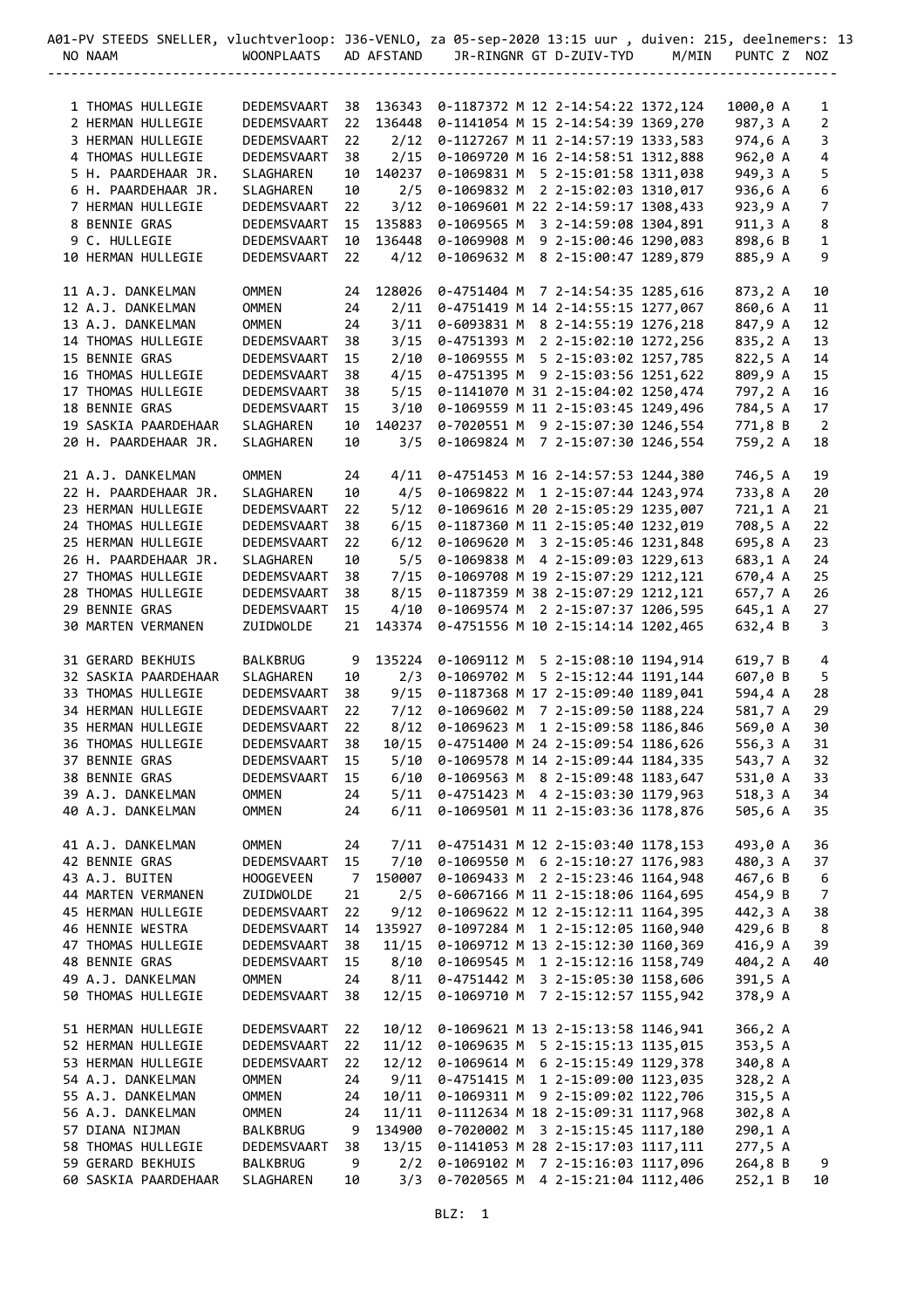| A01-PV STEEDS SNELLER, vluchtverloop: J36-VENLO, za |                  |    |            |                                            |  |                         |       | 05-sep-2020 13:15 uur, duiven: 215, deelnemers: 13 |    |
|-----------------------------------------------------|------------------|----|------------|--------------------------------------------|--|-------------------------|-------|----------------------------------------------------|----|
| NO NAAM                                             | WOONPLAATS       |    | AD AFSTAND |                                            |  | JR-RINGNR GT D-ZUIV-TYD | M/MIN | PUNTC Z NOZ                                        |    |
|                                                     |                  |    |            |                                            |  |                         |       |                                                    |    |
| 61 MARTEN VERMANEN                                  | ZUIDWOLDE        | 21 |            | 3/5 0-4751512 M 5 2-15:24:45 1105,001      |  |                         |       | 239,4B                                             | 11 |
| 62 MARTEN VERMANEN                                  | ZUIDWOLDE        | 21 |            | 4/5 0-4751525 M 1 2-15:24:50 1104,292      |  |                         |       | 226, 8B                                            | 12 |
| 63 HENNIE WESTRA                                    | DEDEMSVAART      | 14 |            | 2/2 0-7021452 M 10 2-15:18:10 1103,600     |  |                         |       | 214,1 B                                            | 13 |
| 64 A.J. BUITEN                                      | <b>HOOGEVEEN</b> | 7  | 2/3        | 0-1069412 M 4 2-15:31:32 1098,681          |  |                         |       | 201,4 B                                            | 14 |
| 65 A.J. BUITEN                                      | <b>HOOGEVEEN</b> | 7  | 3/3        | 0-1069410 M 6 2-15:31:34 1098,412          |  |                         |       | 188,7 B                                            | 15 |
| <b>66 MARTEN VERMANEN</b>                           | ZUIDWOLDE        | 21 |            | 5/5 0-4751524 M 15 2-15:26:45 1088,227     |  |                         |       | 176.1 B                                            | 16 |
| 67 DIANA NIJMAN                                     | <b>BALKBRUG</b>  | 9  | 2/3        | 0-7020011 M 5 2-15:19:04 1087,315          |  |                         |       | $163, 4$ A                                         |    |
| 68 DIANA NIJMAN                                     | <b>BALKBRUG</b>  | 9  | 3/3        | 0-7020022 M 9 2-15:19:29 1083.675          |  |                         |       | 150,7 A                                            |    |
| 69 THOMAS HULLEGIE                                  | DEDEMSVAART      | 38 |            | 14/15  0-1069713  M 23 2-15:21:24 1078,666 |  |                         |       | 138,0 A                                            |    |
| <b>70 BENNIE GRAS</b>                               | DEDEMSVAART      | 15 |            | 9/10 0-1069581 M 15 2-15:21:03 1078,006    |  |                         |       | $125, 4$ A                                         |    |
| 71 BENNIE GRAS                                      | DEDEMSVAART      | 15 | 10/10      | 0-1069580 M 13 2-15:21:30 1074,171         |  |                         |       | 112,7 A                                            |    |
| 72 THOMAS HULLEGIE                                  | DEDEMSVAART      | 38 | 15/15      | 0-1069701 M 21 2-15:22:04 1073,007         |  |                         |       | 100,0 A                                            |    |
|                                                     |                  |    |            |                                            |  |                         |       |                                                    |    |

BLZ: 2

\* = LAATSTE PRIJS

# = BEDRAG IS GERESERVEERD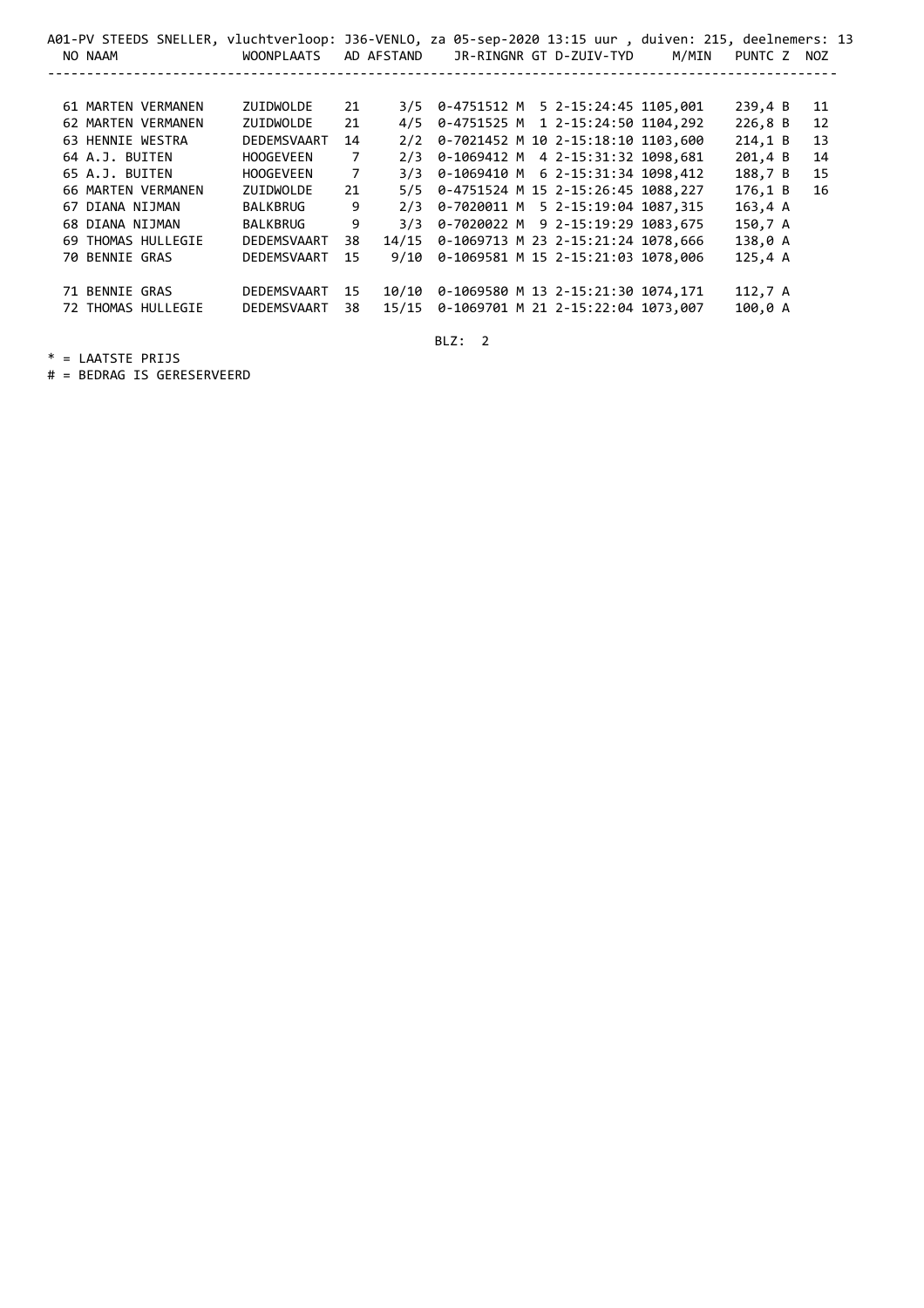A01-PV STEEDS SNELLER, Jonge duiven onaangewezen Stand t/m wedvlucht: VENLO, gelost: 05-09-2020 13:15 uur Selectie: standaard puntentelling

| NO. | <b>PUNTEN</b> | <b>NAAM</b>           | <b>WOONPLAATS</b>            | JAAR- RINGNR. | BONDSNR.            | #SCORE | (J30) | $($ J 31) | (J33)  | (J34)  | $($ J35) | (J36) |
|-----|---------------|-----------------------|------------------------------|---------------|---------------------|--------|-------|-----------|--------|--------|----------|-------|
|     |               |                       | **************************** |               | ******************* |        |       |           |        |        |          |       |
|     |               |                       |                              |               |                     |        |       |           |        |        |          |       |
| 1   | 5604,6        | A) HERMAN HULLEGIE    | DEDEMSVAART                  |               | 03050132            | 18     | 963,0 | 924,7     | 969,1  | 831,6  | 940,5    | 975,8 |
| 2   | 5230,2        | A) THOMAS HULLEGIE    | DEDEMSVAART                  |               | 03050892            | 24     | 856,5 | 624,2     | 932,0  | 947,1  | 963,9    | 906,6 |
| 3   | 5058,9        | A) H. PAARDEHAAR JR.  | SLAGHAREN                    |               | 03051070            | 8      | 647,8 | 947,3     | 814,4  | 1000,0 | 700,0    | 949,3 |
| 4   | 4927,4        | B) SASKIA PAARDEHAAR  | SLAGHAREN                    |               | 03051120            | 11     | 984,8 | 915,3     | 901,9  | 474,4  | 879,2    | 771,8 |
| 5   | 4908,7        | A) A.J. DANKELMAN     | <b>OMMEN</b>                 |               | 03050141            | 17     | 600,6 | 877,7     | 939,0  | 757,2  | 870,5    | 863,7 |
| 6   | 4384,9        | B) A.J. BUITEN        | <b>HOOGEVEEN</b>             |               | 03051260            | 9      | 746,3 | 797,5     | 766,9  | 933,8  | 672,7    | 467,6 |
|     | 4165,8        | B) HENNIE WESTRA      | DEDEMSVAART                  |               | 03051227            | 13     | 734,1 | 947,5     | 796,4  | 625,0  | 694,8    | 368,0 |
| 8   | 4033,5        | B) MARTEN VERMANEN    | ZUIDWOLDE                    |               | 03050841            | 17     | 791,3 | 696,3     | 737,1  | 716,6  | 563,0    | 529,2 |
| 9   | 3938,7        | B) GERARD BEKHUIS     | <b>BALKBRUG</b>              |               | 03051022            | 10     | 785,7 | 674,8     | 201,7  | 845,6  | 811,2    | 619,7 |
| 10  | 3662,2        | B) C. HULLEGIE        | DEDEMSVAART                  |               | 03050001            | 7      | 440,7 | 985,0     | 647,4  | 113,2  | 577,3    | 898,6 |
| 11  | 3236,3        | B) DINAND MOES JL.    | DEDEMSVAART                  |               | 03050004            | 9      | 645,7 | 802,4     | 770,1  | 666,9  | 351,2    | 0,0   |
| 12  | 3195,5        | A) BENNIE GRAS        | DEDEMSVAART                  |               | 03050353            | 11     | 980,4 | 818,1     | 515,3  | 0,0    | 0,0      | 881,7 |
| 13  | 3086,7        | A) DIANA NIJMAN       | <b>BALKBRUG</b>              |               | 03051138            | 8      | 0,0   | 829,7     | 589,7  | 649,9  | 727,3    | 290,1 |
| 14  | 2453,7        | A) G. HILBERINK       | DEDEMSVAART                  |               | 03050710            | 3      | 584,2 | 869,5     | 1000,0 | 0,0    | 0,0      | 0,0   |
| 15  | 2183,9        | B) A. DE BRUIN        | DEDEMSVAART                  |               | 03050345            | 9      | 724,9 | 639,9     | 819,1  | 0,0    | 0,0      | 0,0   |
| 16  | 1786,6        | B) LOHUIJZEN&ALHAYALI | DEDEMSVAART                  |               | 03059255            | 4      | 954,3 | 832,2     | 0,0    | 0,0    | 0,0      | 0,0   |
| 17  | 1648,3        | B) H. SCHREURS        | DEDEMSVAART                  |               | 03050230            | 2      | 895,7 | 752,7     | 0,0    | 0,0    | 0,0      | 0,0   |
| 18  | 1616,2        | A) ALPHONS GASMAN     | SLAGHAREN                    |               | 03050906            | 6      | 724,5 | 891,7     | 0,0    | 0,0    | 0,0      | 0,0   |
| 19  | 1390,9        | B) W. PRAAG           | LUTTEN                       |               | 03051080            | 4      | 463,7 | 0,0       | 0,0    | 404,4  | 522,7    | 0,0   |
| 20  | 1317,8        | A) RONALD MOES        | DEDEMSVAART                  |               | 03050809            | 4      | 526,2 | 791,6     | 0,0    | 0,0    | 0,0      | 0,0   |
| 21  | 832,8         | B) R.E. DE LANGE      | DEDEMSVAART                  |               | 03050086            | 3      | 566,3 | 266,5     | 0,0    | 0,0    | 0,0      | 0,0   |
| 22  | 204,4         | A) J. VAN ZUNDERT     | <b>BALKBRUG</b>              |               | 03051057            |        | 204,3 | 0,0       | 0,0    | 0,0    | 0,0      | 0,0   |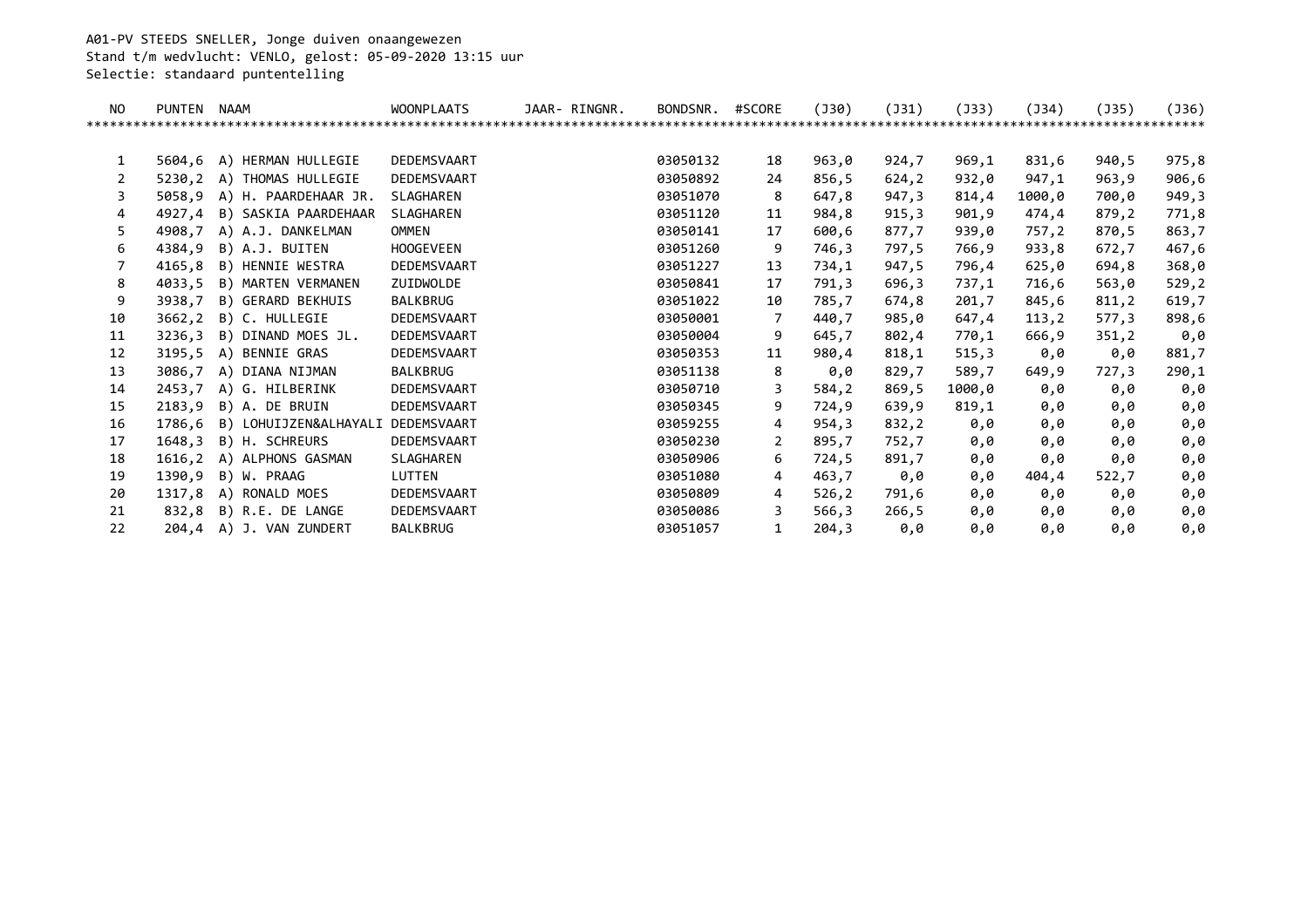A01-PV STEEDS SNELLER, Jonge duiven aangewezen Stand t/m wedvlucht: VENLO, gelost: 05-09-2020 13:15 uur Selectie: standaard puntentelling

| NO | <b>PUNTEN</b> | <b>NAAM</b>           | <b>WOONPLAATS</b> | JAAR- RINGNR. | BONDSNR. | #SCORE         | (J30)  | (J31) | (J33) | (J34) | (J35)  | (J36) |
|----|---------------|-----------------------|-------------------|---------------|----------|----------------|--------|-------|-------|-------|--------|-------|
|    |               |                       |                   |               |          |                |        |       |       |       |        | ****  |
|    |               |                       |                   |               |          |                |        |       |       |       |        |       |
|    | 1995.0        | A) A.J. DANKELMAN     | OMMEN             |               | 03050141 | 6              | 291,3  | 424,4 | 462,9 | 275,0 | 377,3  | 164,1 |
|    | 1336,7        | B) HENNIE WESTRA      | DEDEMSVAART       |               | 03051227 | 5              | 412,0  | 500,0 | 91,8  | 0,0   | 118, 2 | 214,8 |
|    | 1242,5        | A) HERMAN HULLEGIE    | DEDEMSVAART       |               | 03050132 | 4              | 477,2  | 0,0   | 0,0   | 83,1  | 397,7  | 284,5 |
| 4  | 1117.3        | B) A.J. BUITEN        | <b>HOOGEVEEN</b>  |               | 03051260 | 4              | 0,0    | 352,3 | 295,9 | 235,3 | 0,0    | 233,8 |
|    | 1075,1        | B) GERARD BEKHUIS     | BALKBRUG          |               | 03051022 | 3              | 415, 2 | 338,5 | 0,0   | 321,3 | 0,0    | 0,0   |
| 6  | 995,2         | B) SASKIA PAARDEHAAR  | SLAGHAREN         |               | 03051120 | 4              | 340,2  | 0,0   | 198,5 | 208,8 | 247,7  | 0,0   |
|    | 981,2         | A) BENNIE GRAS        | DEDEMSVAART       |               | 03050353 | 3              | 0,0    | 256,1 | 402,6 | 0,0   | 0,0    | 322,5 |
| 8  | 944.3         | A) H. PAARDEHAAR JR.  | SLAGHAREN         |               | 03051070 | $\mathbf{2}$   | 0,0    | 476,0 | 0,0   | 0,0   | 0,0    | 468,3 |
| 9  | 821,5         | A) ALPHONS GASMAN     | SLAGHAREN         |               | 03050906 | 2              | 369,6  | 451,9 | 0,0   | 0,0   | 0,0    | 0,0   |
| 10 | 818,3         | A) THOMAS HULLEGIE    | DEDEMSVAART       |               | 03050892 | $\overline{2}$ | 0,0    | 0,0   | 0,0   | 400,7 | 0,0    | 417,6 |
| 11 | 810,0         | B) LOHUIJZEN&ALHAYALI | DEDEMSVAART       |               | 03059255 | $\overline{2}$ | 327,2  | 482,8 | 0,0   | 0,0   | 0,0    | 0,0   |
| 12 | 753,1         | MARTEN VERMANEN<br>B) | ZUIDWOLDE         |               | 03050841 | 4              | 0,0    | 0,0   | 221,6 | 354,4 | 63,6   | 113,4 |
| 13 | 498,6         | B) DINAND MOES JL.    | DEDEMSVAART       |               | 03050004 | $\overline{2}$ | 170,7  | 0,0   | 0,0   | 327,9 | 0,0    | 0,0   |
| 14 | 372,8         | B) H. SCHREURS        | DEDEMSVAART       |               | 03050230 |                | 372,8  | 0,0   | 0,0   | 0,0   | 0,0    | 0,0   |
| 15 | 307,6         | A) DIANA NIJMAN       | <b>BALKBRUG</b>   |               | 03051138 |                | 0,0    | 307,6 | 0,0   | 0,0   | 0,0    | 0,0   |
| 16 | 268,5         | RONALD MOES<br>A)     | DEDEMSVAART       |               | 03050809 |                | 268,5  | 0,0   | 0,0   | 0,0   | 0,0    | 0,0   |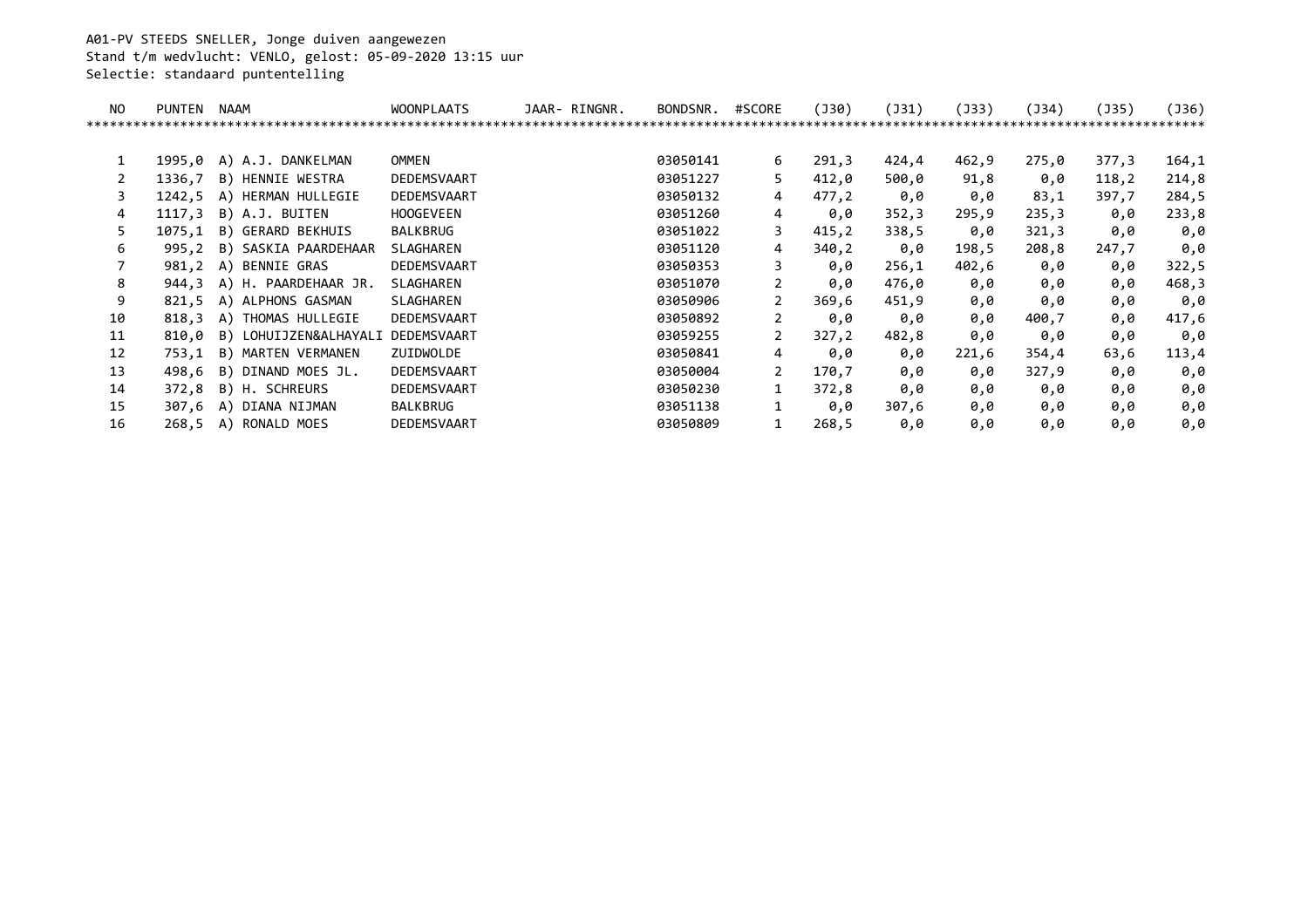A01-PV STEEDS SNELLER, Jonge duiven duifkampioen Stand t/m wedvlucht: VENLO, gelost: 05-09-2020 13:15 uur Selectie: standaard puntentelling

| NO.            | PUNTEN NAAM |                                                  | <b>WOONPLAATS</b>         | JAAR- RINGNR.          | BONDSNR.             | #SCORE | $($ 30)        | $($ J 31)    | $($ 33)        | $($ J 34)      | $($ J35)     | $($ J36)     |
|----------------|-------------|--------------------------------------------------|---------------------------|------------------------|----------------------|--------|----------------|--------------|----------------|----------------|--------------|--------------|
|                |             |                                                  |                           |                        |                      |        |                |              |                |                |              |              |
|                |             |                                                  |                           |                        |                      |        |                |              |                |                |              |              |
| 1              |             | 3821,4 A) THOMAS HULLEGIE                        | DEDEMSVAART               | 0-4751400              | 03050892             | 6      | 289,1          | 402,3        | 786,6          | 827,9          | 959,1        | 556,3        |
| 2              |             | 3708,6 A) A.J. DANKELMAN                         | <b>OMMEN</b>              | 0-4751415              | 03050141             | 6      | 191,3          | 958,8        | 925,8          | 550,0          | 754,5        | 328,2        |
| 3              |             | 3215,4 A) THOMAS HULLEGIE                        | DEDEMSVAART               | 0-4751393              | 03050892             | 4      | 0,0            | 0,0          | 897,9          | 536,8          | 945,5        | 835,2        |
| 4              |             | 3158,1 A) HERMAN HULLEGIE                        | DEDEMSVAART               | 0-1069623              | 03050132             | 4      | 0,0            | 0,0          | 962,9          | 735,3          | 890,9        | 569,0        |
| 5              | 3145,3      | B) HENNIE WESTRA                                 | DEDEMSVAART               | 0-1097284              | 03051227             | 5      | 530,4          | 0,0          | 842,3          | 629,4          | 713,6        | 429,6        |
| 6              |             | 3020,5 A) H. PAARDEHAAR JR.                      | SLAGHAREN                 | 0-1069822              | 03051070             | 4      | 334,8          | 951,9        | 0,0            | 1000,0         | 0,0          | 733,8        |
| $\overline{7}$ |             | 3013,2 A) H. PAARDEHAAR JR.                      | SLAGHAREN                 | 0-1069832              | 03051070             | 4      | 452,2          | 924,4        | 0,0            | 0,0            | 700,0        | 936,6        |
| 8              |             | 2862,9 A) A.J. DANKELMAN                         | <b>OMMEN</b>              | 0-1069501              | 03050141             | 4      | 0,0            | 759,5        | 0,0            | 775,0          | 822,7        | 505,6        |
| 9              | 2859,8      | A) THOMAS HULLEGIE                               | DEDEMSVAART               | 0-1069720              | 03050892             | 4      | 0,0            | 594,7        | 554,6          | 748,5          | 0,0          | 962,0        |
| 10             |             | 2765,8 A) HERMAN HULLEGIE                        | DEDEMSVAART               | 0-1069615              | 03050132             | 4      | 850,0          | 0,0          | 981,4          | 166,2          | 768,2        | 0,0          |
| 11             | 2692,9      | B) SASKIA PAARDEHAAR                             | SLAGHAREN                 | 0-7020542              | 03051120             | 4      | 0,0            | 807,6        | 415,5          | 497,1          | 972,7        | 0,0          |
| 12             | 2624,9      | A) A.J. DANKELMAN                                | <b>OMMEN</b>              | 0-4751421              | 03050141             | 4      | 628,3          | 848,9        | 666,0          | 0,0            | 481,8        | 0,0          |
| 13             | 2545,9      | B) A.J. BUITEN                                   | <b>HOOGEVEEN</b>          | 0-1069431              | 03051260             | 3      | 0,0            | 862,6        | 749,5          | 933,8          | 0,0          | 0,0          |
| 14             |             | 2541,2 A) A.J. DANKELMAN                         | <b>OMMEN</b>              | 0-4751442              | 03050141             | 4      | 0,0            | 443,5        | 944,3          | 761,8          | 0,0          | 391,5        |
| 15             |             | 2539,1 A) THOMAS HULLEGIE                        | DEDEMSVAART               | 0-1141053              | 03050892             | 4      | 0,0            | 429,8        | 990,7          | 841,2          | 0,0          | 277,5        |
| 16             |             | 2458,3 A) THOMAS HULLEGIE                        | DEDEMSVAART               | 0-1069712              | 03050892             | 4      | 0,0            | 505,3        | 536,1          | 0,0            | 1000,0       | 416,9        |
| 17             |             | 2439,4 A) HERMAN HULLEGIE                        | DEDEMSVAART               | 0-4751391              | 03050132             | 3      | 0,0            | 855,7        | 0,0            | 788,2          | 795,5        | 0,0          |
| 18             |             | 2397,0 A) A.J. DANKELMAN                         | <b>OMMEN</b>              | 0-4751453              | 03050141             | 3      | 0,0            | 773,3        | 0,0            | 0,0            | 877,3        | 746,5        |
| 19             | 2351,1      | B) MARTEN VERMANEN                               | ZUIDWOLDE                 | 0-4751519              | 03050841             | 3      | 921,7          | 0,0          | 879,4          | 0,0            | 550,0        | 0,0          |
| 20             |             | 2319,4 A) A.J. DANKELMAN                         | <b>OMMEN</b><br>SLAGHAREN | 0-4751423              | 03050141             | 4<br>5 | 0,0            | 0,0          | 916,5          | 457,4          | 427,3        | 518,3        |
| 21<br>22       | 2293,6      | B) SASKIA PAARDEHAAR<br>2290,0 A) A.J. DANKELMAN | <b>OMMEN</b>              | 0-7020565<br>0-4751409 | 03051120<br>03050141 | 4      | 0,0            | 718,3        | 721,6          | 351,5<br>391,2 | 250,0        | 252,1        |
| 23             |             | 2269,2 B) GERARD BEKHUIS                         | <b>BALKBRUG</b>           | 0-1069105              | 03051022             | 3      | 582,6<br>673,9 | 0,0          | 452,6          |                | 863,6        | 0,0          |
| 24             |             | 2258,1 A) HERMAN HULLEGIE                        | DEDEMSVAART               | 0-1069632              | 03050132             | 3      | 941,3          | 677,1<br>0,0 | 0,0<br>0,0     | 0,0<br>430,9   | 918,2<br>0,0 | 0,0<br>885,9 |
| 25             |             | 2257,4 A) HERMAN HULLEGIE                        | DEDEMSVAART               | 0-1069602              | 03050132             | 4      | 126,1          | 0,0          | 0,0            | 563,2          | 986,4        | 581,7        |
| 26             |             | 2246,0 A) HERMAN HULLEGIE                        | DEDEMSVAART               | 0-1069620              | 03050132             | 4      | 615, 2         | 0,0          | 424,7          | 510,3          | 0,0          | 695,8        |
| 27             | 2241,1      | B) MARTEN VERMANEN                               | ZUIDWOLDE                 | 0-4751525              | 03050841             | 6      | 373,9          |              |                | 708,8          |              |              |
| 28             | 2215,0      | B) SASKIA PAARDEHAAR                             | SLAGHAREN                 | 0-1069703              | 03051120             | 3      | 908,7          | 361,1<br>0,0 | 443,3<br>888,7 | 417,6          | 127,3<br>0,0 | 226,8<br>0,0 |
| 29             |             | 2172,4 A) THOMAS HULLEGIE                        | DEDEMSVAART               | 0-1187360              | 03050892             | 4      | 0,0            | 635,9        | 0,0            | 523,5          | 304,5        | 708,5        |
| 30             | 2168,3      | B) C. HULLEGIE                                   | DEDEMSVAART               | 0-1069908              | 03050001             | 4      | 0,0            | 0,0          | 647,4          | 113, 2         | 509,1        | 898,6        |
| 31             |             | 2152,2 A) A.J. DANKELMAN                         | <b>OMMEN</b>              | 0-4751431              | 03050141             | 5      | 576,1          | 457,3        | 0,0            | 444,1          | 181,8        | 493,0        |
| 32             | 2150,3      | B) HENNIE WESTRA                                 | DEDEMSVAART               | 0-1124586              | 03051227             | 5      | 419,6          | 931,3        | 183,5          | 325,0          | 290,9        | 0,0          |
| 33             |             | 2140,7 A) BENNIE GRAS                            | DEDEMSVAART               | 0-1069555              | 03050353             | 4      | 413,0          | 100,0        | 805,2          | 0,0            | 0,0          | 822,5        |
| 34             | 2138,1      | A) HERMAN HULLEGIE                               | DEDEMSVAART               | 0-1069628              | 03050132             | 3      | 876,1          | 367,9        | 0,0            | 894,1          | 0,0          | 0,0          |
| 35             | 2135,7      | A) A.J. DANKELMAN                                | <b>OMMEN</b>              | 0-4751419              | 03050141             | 3      | 0,0            | 711,5        | 0,0            | 0,0            | 563,6        | 860,6        |
| 36             | 2125,3      | B) SASKIA PAARDEHAAR                             | SLAGHAREN                 | 0-7020570              | 03051120             | 3      | 810,9          | 917,6        | 396,9          | 0,0            | 0,0          | 0,0          |
| 37             |             | 2090,6 A) THOMAS HULLEGIE                        | DEDEMSVAART               | 0-4751387              | 03050892             | 3      | 0,0            | 725,2        | 563,9          | 801,5          | 0,0          | 0,0          |
| 38             |             | 2052,9 A) THOMAS HULLEGIE                        | DEDEMSVAART               | 0-1187372              | 03050892             | 3      | 0,0            | 0,0          | 693,8          | 0,0            | 359,1        | 1000,0       |
| 39             |             | 2025,8 B) HENNIE WESTRA                          | DEDEMSVAART               | 0-7021449              | 03051227             | 4      | 621,7          | 450,4        | 730,9          | 0,0            | 222,7        | 0,0          |
| 40             |             | 2019,1 B) A.J. BUITEN                            | <b>HOOGEVEEN</b>          | 0-1069433              | 03051260             | 4      | 256,5          | 0,0          | 387,6          | 907,4          | 0,0          | 467,6        |
| 41             |             | 2004,2 B) GERARD BEKHUIS                         | BALKBRUG                  | 0-1069119              | 03051022             | 3      | 387,0          | 670,2        | 0,0            | 947,1          | 0,0          | 0,0          |
| 42             |             | 1990,9 A) A.J. DANKELMAN                         | <b>OMMEN</b>              | 0-4751422              | 03050141             | 3      | 0,0            | 0,0          | 935,1          | 205,9          | 850,0        | 0,0          |
| 43             |             | 1930,3 A) BENNIE GRAS                            | DEDEMSVAART               | 0-1069578              | 03050353             | 3      | 778,3          | 608,4        | 0,0            | 0,0            | 0,0          | 543,7        |
| 44             |             | 1923,3 B) A.J. BUITEN                            | <b>HOOGEVEEN</b>          | 0-1069412              | 03051260             | 5      | 243,5          | 230,5        | 777,3          | 470,6          | 0,0          | 201,4        |
|                |             |                                                  |                           |                        |                      |        |                |              |                |                |              |              |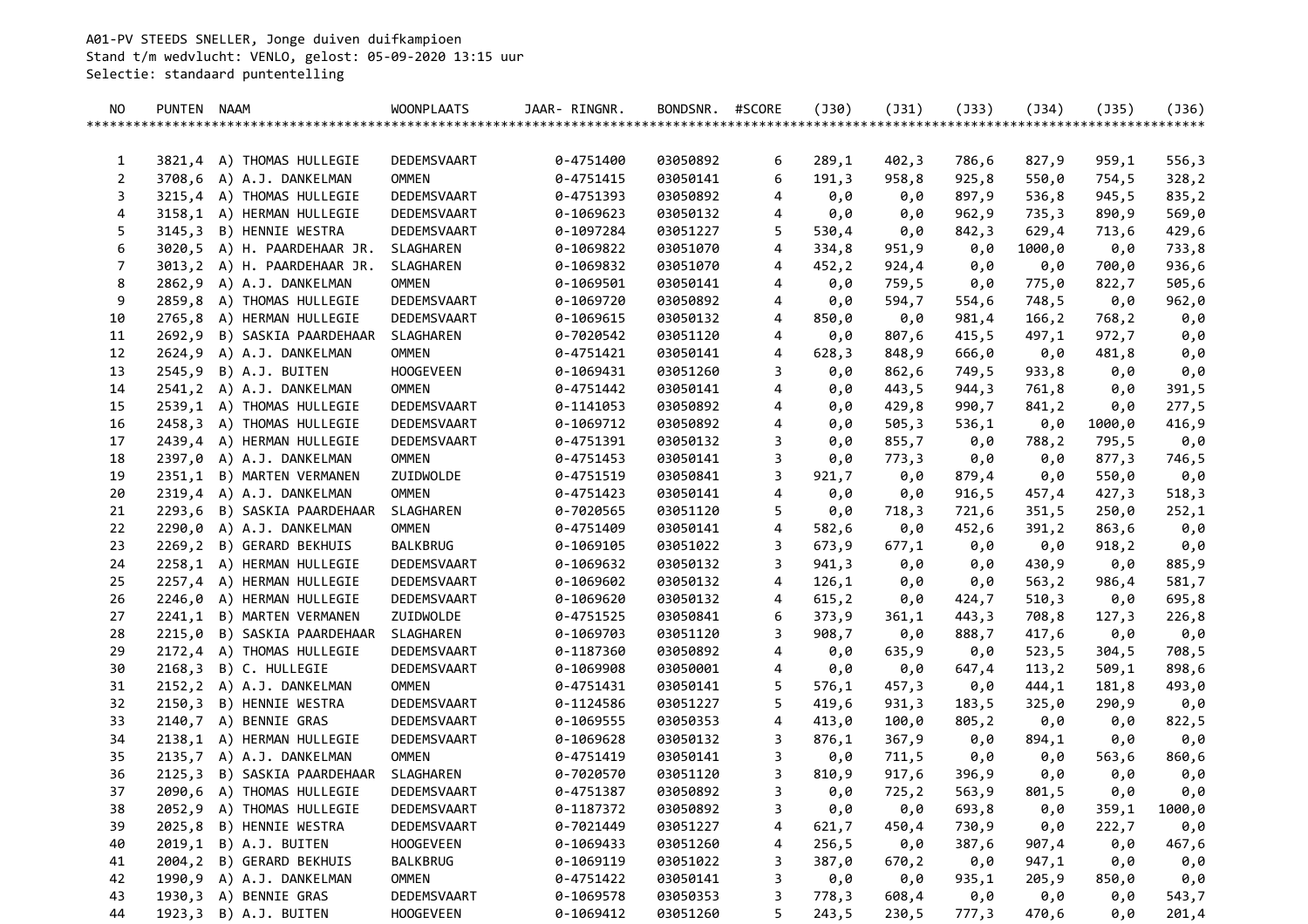| 45 | 1901,8 A) THOMAS HULLEGIE             | DEDEMSVAART | 0-4751385 | 03050892 | 928.3 | 0.0   | 0.0   | 973,5 | 0.0   | 0.0   |
|----|---------------------------------------|-------------|-----------|----------|-------|-------|-------|-------|-------|-------|
| 46 | 1896,3 B) SASKIA PAARDEHAAR SLAGHAREN |             | 0-6067282 | 03051120 | 269.6 | 910.7 | 220,6 | 0.0   | 495.5 | 0.0   |
| 47 | 1873,4 A) A.J. DANKELMAN              | OMMEN       | 0-1112634 | 03050141 | 517.4 | 216,8 | 0.0   | 0.0   | 836,4 | 302,8 |
| 48 | 1857,2 A) H. PAARDEHAAR JR. SLAGHAREN |             | 0-1069842 | 03051070 | 0.0   | 896.9 | 0.0   | 960,3 | 0.0   | 0.0   |
| 49 | 1851,0 A) HERMAN HULLEGIE             | DEDEMSVAART | 0-1127267 | 03050132 | 0.0   | 876.3 | 0.0   | 0.0   | 0.0   | 974,6 |
| 50 | 1839,3 A) H. PAARDEHAAR JR. SLAGHAREN |             | 0-1069838 | 03051070 | 0.0   | 416.0 | 740,2 | 0.0   | 0.0   | 683,1 |